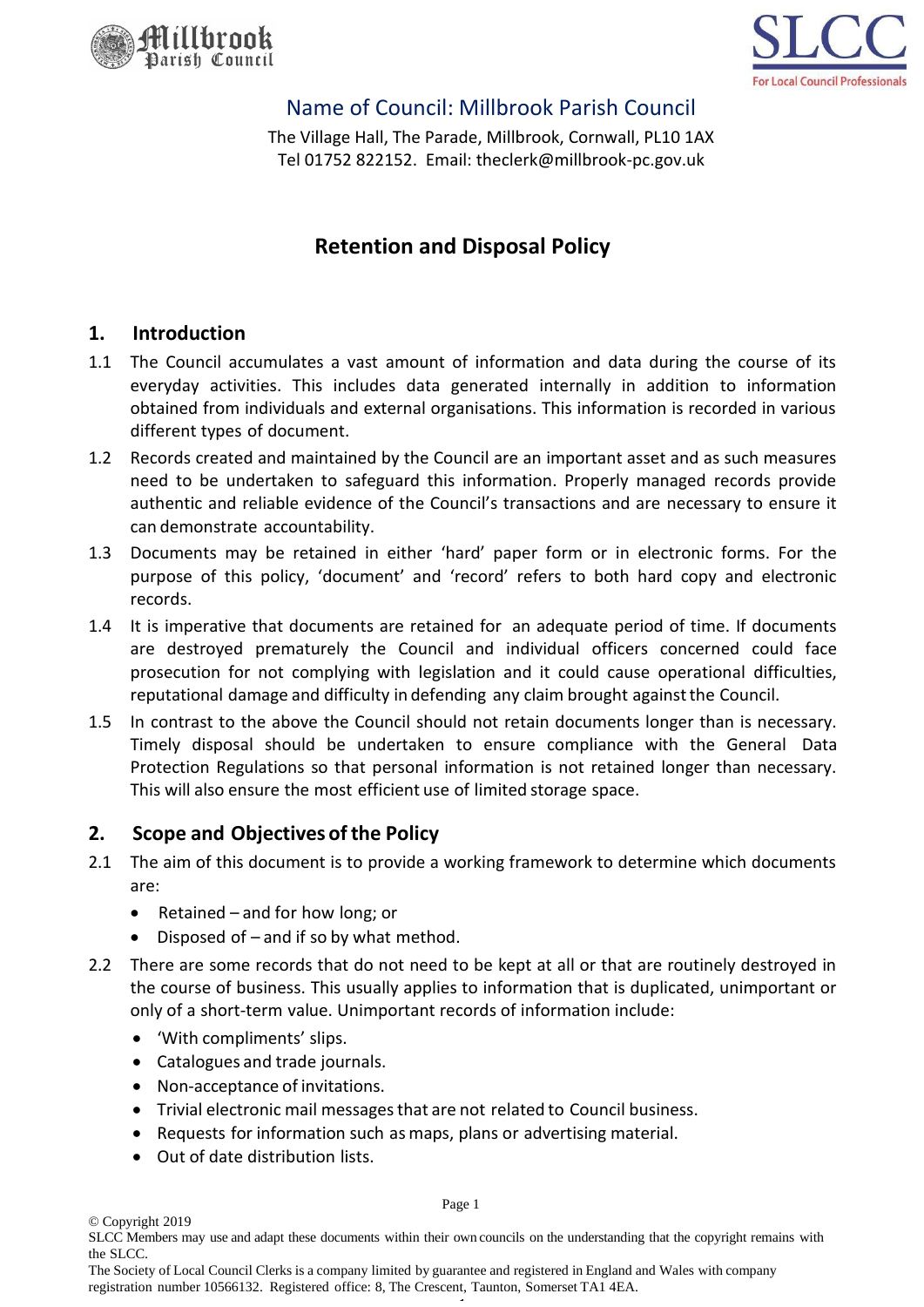



- 2.3 Duplicated and superseded material such as stationery, manuals, drafts, forms, address books and reference copies of annual reports may be destroyed.
- 2.4 Records should not be destroyed if the information can be used as evidence to prove that something has happened. If destroyed the disposal needs to be disposed of under the General Data Protection Regulations

### **3. Roles and Responsibilities for Document Retention and Disposal**

- 3.1 Councils are responsible for determining whether to retain or dispose of documents and should undertake a review of documentation at least on an annual basis to ensure that any unnecessary documentation being held is disposed of under the General Data Protection Regulations.
- 3.2 Councils should ensure that all employees are aware of the retention/disposal schedule.

#### **4. Document Retention Protocol**

- 4.1 Councils should have in place an adequate system for documenting the activities of their service. This system should take into account the legislative and regulatory environments to which they work.
- 4.2 Records of each activity should be complete and accurate enough to allow employees and their successorsto undertake appropriate actionsin the context of their responsibilities to:
	- Facilitate an audit or examination of the business by anyone so authorised.
	- Protect the legal and other rights of the Council, its clients and any other persons affected by its actions.
	- Verify individual consent to record, manage and record disposal of their personal data.
	- Provide authenticity of the records so that the evidence derived from them is shown to be credible and authoritative.
- 4.3 To facilitate this the following principlesshould be adopted:
	- Records created and maintained should be arranged in a record-keeping system that will enable quick and easy retrieval of information under the General Data Protection Regulations
	- Documents that are no longer required for operational purposes but need retaining should be placed at the records office.
- 4.4 The retention schedules in Appendix A: List of Documents for Retention or Disposal provide guidance on the recommended minimum retention periods for specific classes of documents and records. These schedules have been compiled from recommended best practice from the Public Records Office, the Records Management Society of Great Britain and in accordance with relevant legislation.
- 4.5 Whenever there is a possibility of litigation, the records and information that are likely to be affected should not be amended or disposed of until the threat of litigation has been removed.

#### **5. Document Disposal Protocol**

© Copyright 2019

Page 2

SLCC Members may use and adapt these documents within their own councils on the understanding that the copyright remains with the SLCC.

The Society of Local Council Clerks is a company limited by guarantee and registered in England and Wales with company registration number 10566132. Registered office: 8, The Crescent, Taunton, Somerset TA1 4EA.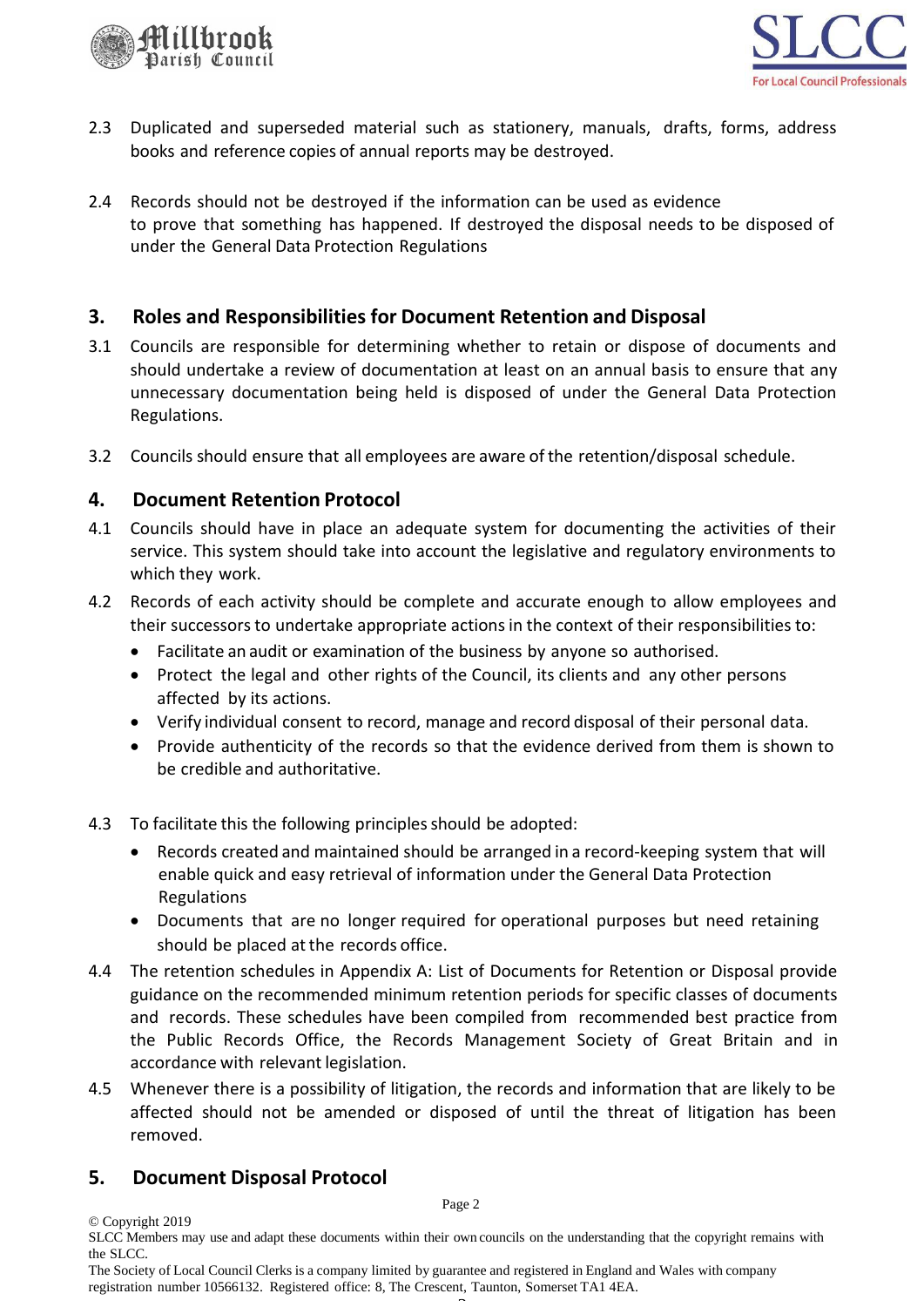



- 5.1 Documents should only be disposed of if reviewed in accordance with the following:
	- Is retention required to fulfil statutory or other regulatory requirements?
	- Is retention required to meet the operational needs of the service?
	- Is retention required to evidence events in the case of dispute?
	- Is retention required because the document or record is of historic interest or intrinsic value?
- 5.2 When documents are scheduled for disposal the method of disposal should be appropriate to the nature and sensitivity of the documents concerned. A record of the disposal will be kept to comply with the General Data Protection Regulations.
- 5.3 Documents can be disposed of by any of the following methods:
	- Non-confidential records: place in waste paper bin for disposal.
	- Confidential records or records giving personal information: shred documents.
	- Deletion of computer records.
	- Transmission of records to an external body such as the County Records Office.
- 5.4 The following principles should be followed when disposing of records:
	- All records containing personal or confidential information should be destroyed atthe end of the retention period. Failure to do so could lead to the Council being prosecuted under the General Data Protection Regulations.
	- the Freedom of Information Act or cause reputational damage.
	- Where computer records are deleted steps should be taken to ensure that data is 'virtually impossible to retrieve' as advised by the Information Commissioner.
	- Where documents are of historical interest it may be appropriate that they are transmitted to the County Records office.
	- Back-up copies of documents should also be destroyed (including electronic or photographed documents unless specific provisions exist for their disposal).
- 5.5 Records should be maintained of appropriate disposals. These records should contain the following information:
	- The name of the document destroyed.
	- The date the document was destroyed.
	- The method of disposal.

## **6. Data Protection Act 1998 – Obligation to Dispose of Certain Data**

6.1 The Data Protection Act 1998 ('Fifth Principle') requires that personal information must not be retained longer than is necessary for the purpose for which it was originally obtained. Section 1 of the Data Protection Act defines personal information as:

Data that relates to a living individual who can be identified:

- a) from the data, or
- b) from those data and other information which is in the possession of, or is likely to come into thepossession of the data controller.

It includes any expression of opinion about the individual and any indication of the intentions of the Council or other person in respect of the individual.

6.2 The Data Protection Act provides an exemption for information about identifiable living individuals that is held for research, statistical or historical purposes to be held indefinitely

Page 3

SLCC Members may use and adapt these documents within their own councils on the understanding that the copyright remains with the SLCC.